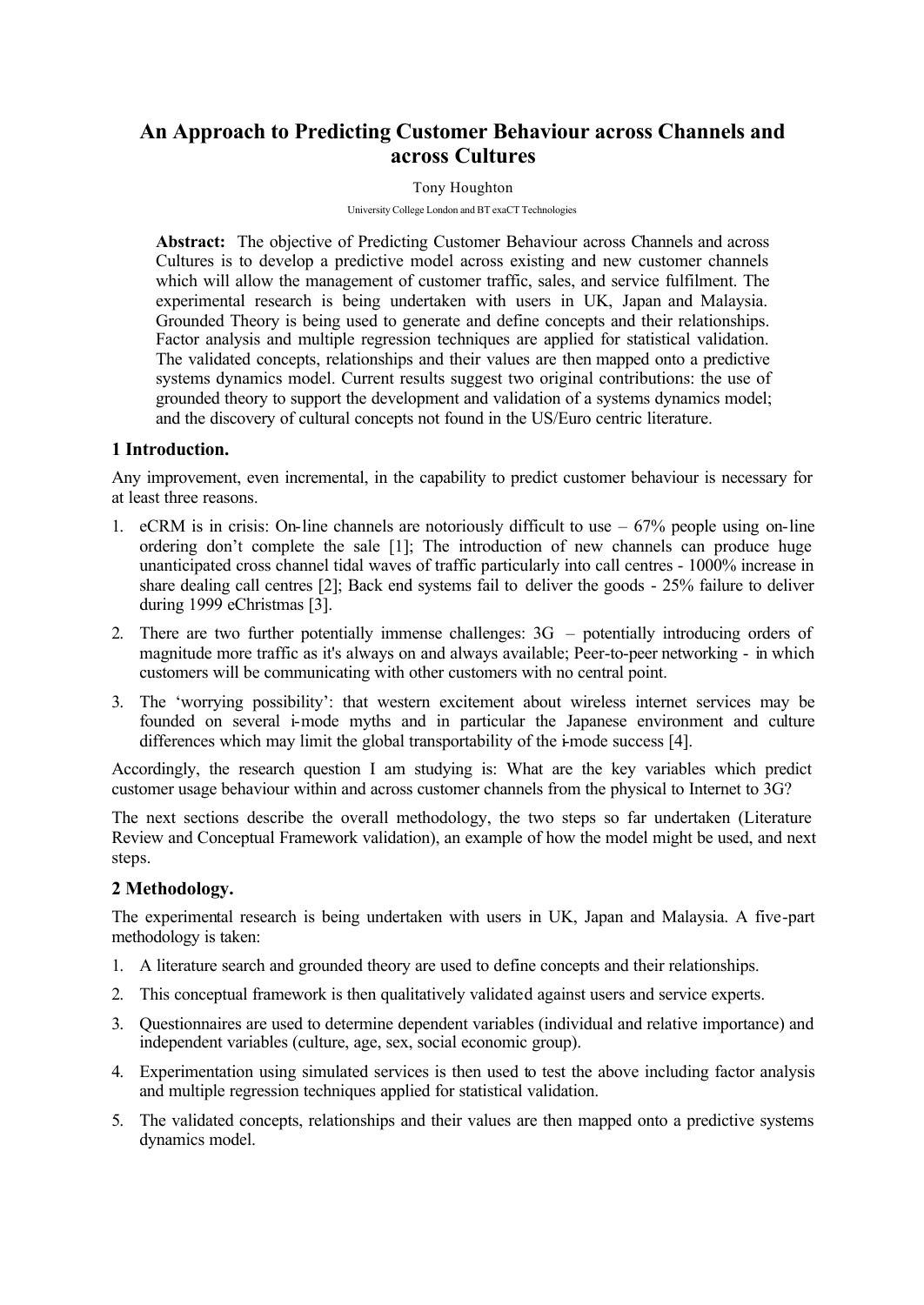## **3 Literature Review.**

Because the research is addressing a future including 3G and peer to peer - for which theory and data does not yet exist, I take a What's Different?' approach: Callaghan [5] took existing IT literature both as a guide to research and also as a theoretical framework to then extrapolate to the then new area of Intranets and Extranets by asking 'What's Different?' I take the same approach to the literature review and analysis. The review examines a number of relevant areas to predicting customer behaviour. It embraces sources from pre-Internet days, current day Internet and also imode/3G. In doing so, it tries to tease out what is applicable across all channels and what appears to be truly different. As an example, I take existing theory on the physical world (Diffusion of Innovations) [6], SERVQUAL [7], the virtual world (Increasing Returns) [8] and physical/virtual world interplay (Dynamic Strategy) [9], in order to extrapolate up to and including the 3G world.

In addition, the review considers methodological issues. Due to the overlap, contradictions and newness/absence of data in the literature, the approach of 'grounded theory' [10] is chosen to develop concepts and relationships to drive a systems dynamics predictive model described below. The experimental process is to: 1 Generate concepts via a technique called open coding; 2 Put them together in a structure: axial coding; 3 Boil them down into a theory: selective coding, including the time factor and coding for process; 4 Look for data which confirms or contradicts the theory: theoretical sampling. Accordingly, the literature research was used to undertake items 1-3 and provide the conceptual framework as described in the next section. Then I used questionnaires, one-to-one interviews and focus groups for item 4. This latter activity is described in section 6.

# **4 Conceptual Framework.**

The conceptual framework manifests itself in a predictive model. A systems dynamics approach is adopted using the iThink modelling tool [11]. The current model can be seen in figure 1.



Figure 1: Systems Dynamics Predictive Model and Conceptual Framework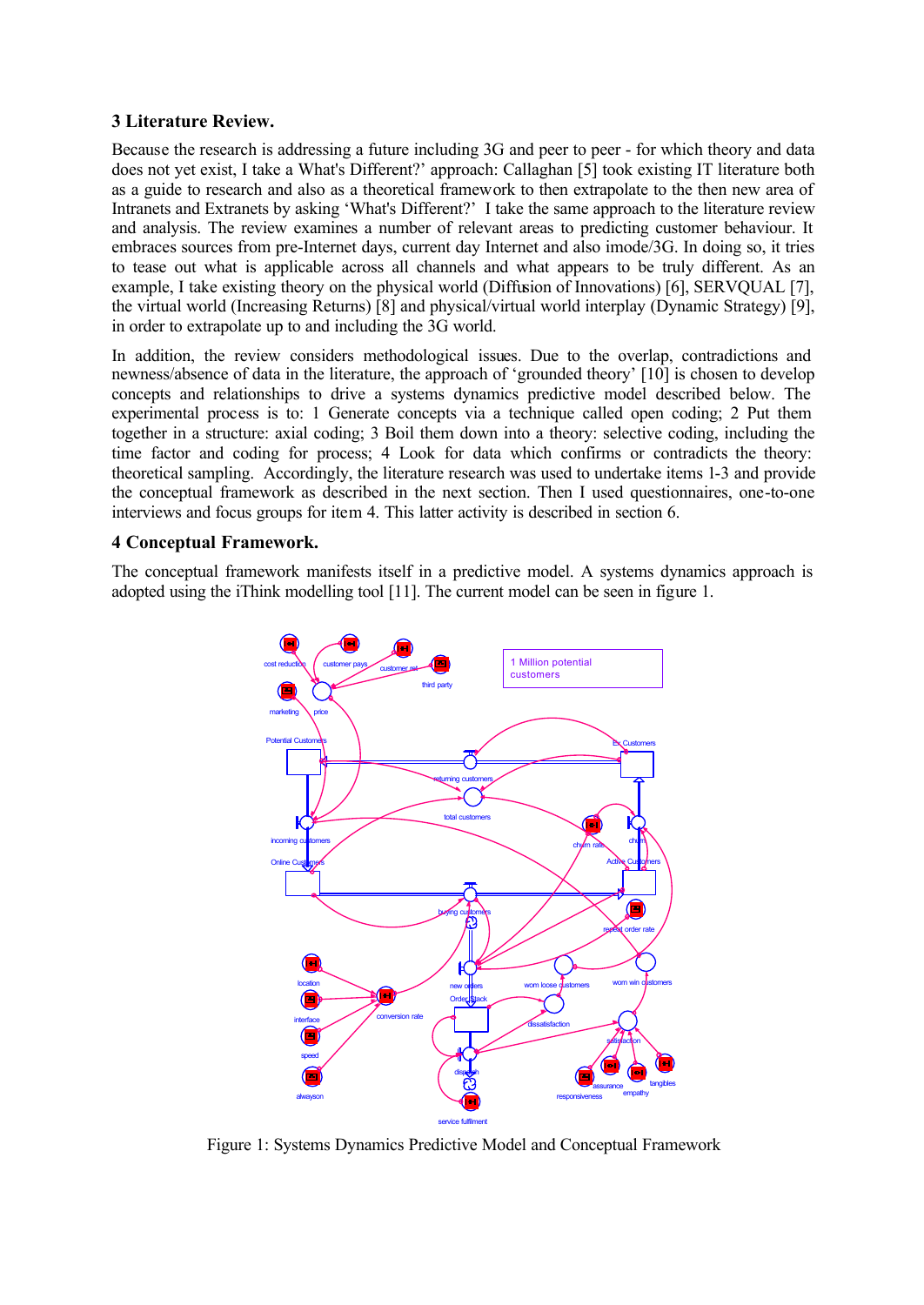The flow from potential to online to active to ex customers can be seen in the top half of the model. Variables related to the conversion rate can be observed on the left hand side. Customer service variables based on SERVQUAL can be seen in the bottom right part of the model. 'Word of mouth' variables (WOM win customers) and (WOM loose customers) can be seen just above.

# **5 Qualitative Validation of the Conceptual Framework.**

The objective of the validation is to determine whether the variables are appropriate to cover the range of users and channels.

The approach was to undertake in depth interviews/discussions and questionnaires with 24 users of different cultures, sex, age, social economic class and attitude towards technology.

In line with the grounded theory approach described in section 3 [10], the objective was to look for data which confirms or contradicts, and extends or limits the theory.

Results indeed suggested concept enhancements and new concepts.

Required concept enhancements included, for example:

- User friendly means different things in different channels: change to 'ease of use'
- Customer service users are not aware of or do not think of 'customer service' in certain channels
- Responsiveness means different things in different channels and to different users sometimes it has a 'human' element, sometimes a speed element
- Responsiveness, 'ease of use' and speed are interdependent.

More importantly, new concepts or variants thereof were discovered which do not seem to appear in US/Euro centric literature: the concepts below do not appear for example in Brynjolfsson's work on consumer choice behavior, the same authors' comparison of Internet and conventional retailers [13], nor in Smith's wide ranging Understanding Digital Markets: Review and Assessment [14]. The new concepts were:

- Bargaining this is very important to many Malaysians. It has two components: 'Fun' and 'Real Price' the price one might expect to pay after taking out the bargaining component.
- Trust & Security– in addition to security concerns around the Internet per se, there is a stated additional distrust of large financial organisation and expected dishonesty in shops.
- Availability (lack of) Malaysians state that the major reason for Internet purchase is when the offering is not available elsewhere.
- Internet price whereas low price may be a Western reason for internet purchase, the Malaysian perception is the reverse with components such as 'no leeway for bargaining', shipment, US dollar exchange and tax costs all contributing to a perceived high 'all in ' price.

These findings will be incorporated into the next version of the model.

# **6. Exploitation & Delivery Example.**

The evolving model together with algorithms and data obtained can be used to predict customer behaviour per se for a number of purposes: Management of customer traffic, sales, and service fulfilment (the original objective of the research); Market segmentation, business model and definition & prediction of new service (the Kuala Lumpur objective); Cultural requirements for revenue generation and churn reduction for cost savings (the Japanese objective)

As an example of how it might be used to analyse service fulfilment capability, the current working model can be run and scenarios compared and contrasted by using the slide bar user interface of the iThink tool. For example, different levels of marketing can be seen to affect order stack levels and ability (or not) to fulfil orders. Also, a multi stage run illustrates how order stack can be predicted and service fulfilment capability periodically increased to manage the stack.